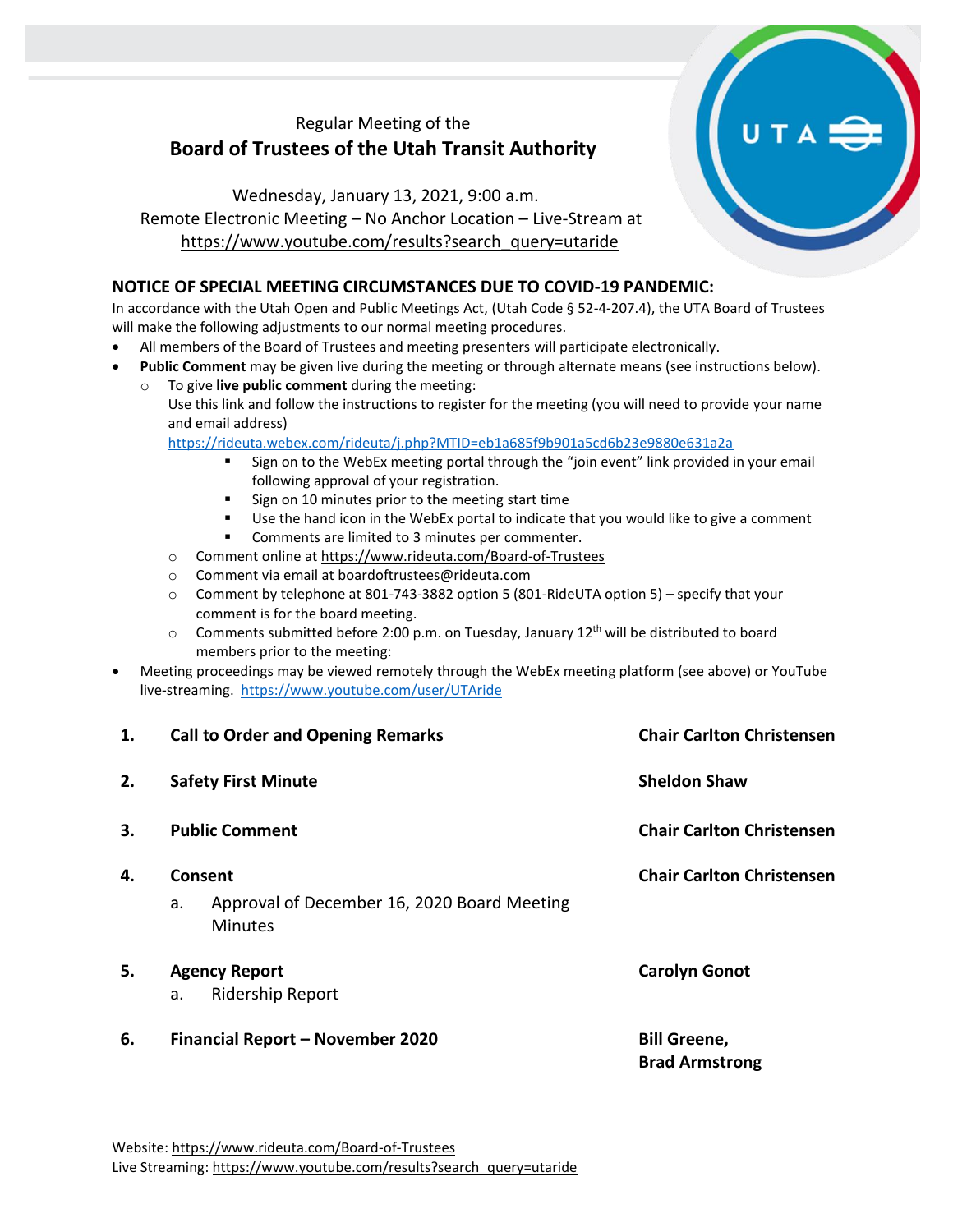# **7. Resolutions**

|    | a. | R2021-01-01 Resolution Authorizing Execution of a<br>Master Development Agreement and a Master<br>Development Plan with Clearfield City, Stack<br>Development and Hamilton Partners                                                       | Paul Drake,<br>Jordan Swain              |  |  |
|----|----|-------------------------------------------------------------------------------------------------------------------------------------------------------------------------------------------------------------------------------------------|------------------------------------------|--|--|
|    | b. | R2021-01-02 Resolution Appointing Officers and<br>Setting Compensation for District Officers and<br>Employees for 2021                                                                                                                    | Kim Ulibarri                             |  |  |
|    | c. | R2021-01-03 Resolution Authorizing the Executive<br>Director to Execute Grant Agreements for Specified<br>Projects                                                                                                                        | Mary DeLoretto                           |  |  |
|    | d. | R2021-01-04 Resolution Authorizing Issuance of a<br>Notice to Proceed Under a Construction<br>Manager/General Contractor (CM/GC) Contract for<br>the TIGER First/Last Mile Connection Program of<br>Projects for 2021                     | Mary DeLoretto,<br><b>Heather Bening</b> |  |  |
|    | е. | R2021-01-05 Resolution Approving the Execution of<br>an Interlocal Cooperation Agreement with Lehi City<br>for Provision of Additional Funds to Supplement the<br><b>Existing TIGER Stakeholder Agreement</b>                             | Mary DeLoretto                           |  |  |
|    | f. | R2021-01-06 Resolution Approving the Execution of<br>an Interlocal Cooperation Agreement with<br>Mountainland Association of Governments for<br>Provision of Additional Funds to Amend the Existing<br><b>TIGER Stakeholder Agreement</b> | Mary DeLoretto                           |  |  |
| 8. |    | <b>Contracts, Disbursements and Grants</b>                                                                                                                                                                                                |                                          |  |  |
|    | a. | Contract: FrontRunner Bike Car Project<br>(RailPlan International)                                                                                                                                                                        | Eddy Cumins,<br><b>Bruce Cardon</b>      |  |  |
|    | b. | Contract: Frontrunner North Park and Ride Lots and<br>Sidewalks Snow Removal (Yardmasters, Inc.)                                                                                                                                          | Eddy Cumins,<br>Kevin Anderson           |  |  |
|    | c. | Contract: Frontrunner South Park and Ride Lots and<br>Sidewalks Snow Removal (Concrete Concrete, Inc.)                                                                                                                                    | Eddy Cumins,<br>Kevin Anderson           |  |  |
|    | d. | <b>Contract: Camera and Access Control Maintenance</b><br>and Service Agreement (Stone Security)                                                                                                                                          | Sheldon Shaw                             |  |  |
|    | е. | Revenue Contract: Rocky Mountain Power Special<br>Projects Incentive Offer Award - Ogden WSU BRT<br>Depot Electric Vehicle Charging Infrastructure Project                                                                                | Mary DeLoretto,<br>Hal Johnson           |  |  |
| 9. |    | <b>Service and Fare Approvals</b>                                                                                                                                                                                                         |                                          |  |  |
|    | а. | Sponsored Fare Agreement: Trip Reduction/Free Fare<br>Days - Amendment 1 (Division of Air Quality)                                                                                                                                        | <b>Monica Morton</b>                     |  |  |
|    |    |                                                                                                                                                                                                                                           |                                          |  |  |